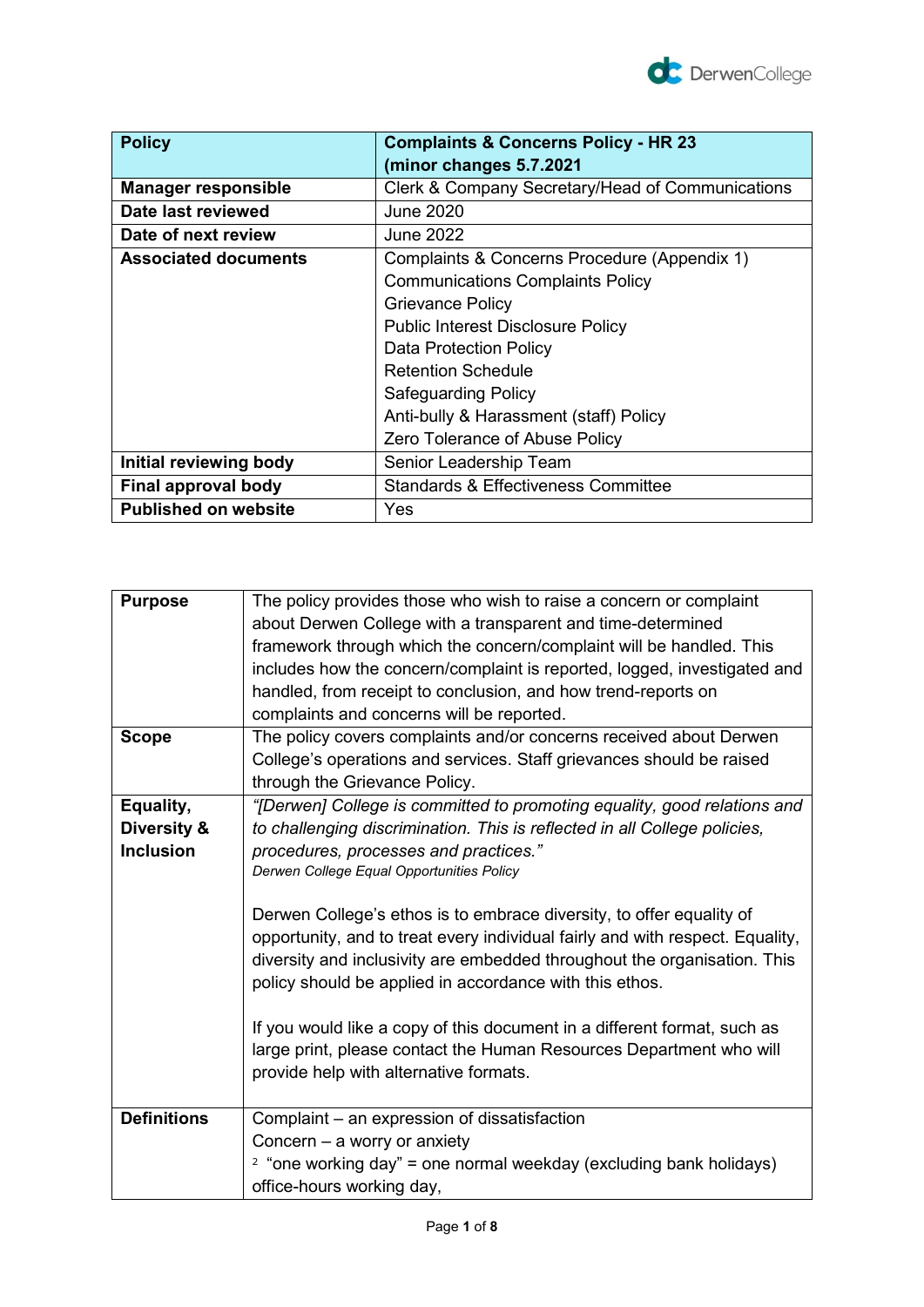

This policy forms part of our commitment to the safeguarding of adults with care and support needs and the protection of all young people and should be read in conjunction with the Safeguarding Policy.

### **INTRODUCTION**

Derwen College strives to achieve the highest standards of operations and service in all its activities. Complaints and concerns are welcomed as they provide the College with the opportunity to address the issues raised, and to make continuous improvements.

# **RESPONSIBILITIES**

The Principal & CEO is responsible overall for this policy and procedure and its implementation. The Leadership Team are responsible for supporting the Principal & CEO in ensuring it is followed. The Company Secretary will maintain the central logging system. All staff are responsible for ensuring complaints and concerns are reported through the correct channels, and endeavouring to resolve matters informally where reasonable and possible.

### **OUR COMMITMENT**

Complaints and concerns will be dealt with in line with this policy and procedure, to provide a timely and appropriately thorough response to the person raising the complaint or concern.

Complaints and concerns will be investigated in a non-confrontational manner, with the over-arching aims of user and stakeholder satisfaction, and of meeting the *principles of good complaints handling<sup>1</sup>* :

- Getting it right
- Being customer focused
- Being open and accountable
- Acting fairly and proportionately
- Putting things right
- Seeking continuous improvement

Appropriate confidentiality will be maintained. External agencies may be consulted where necessary and reports made to the appropriate authorities as required, e.g. Care Quality Commission, Charity Commission.

# **WHAT WE ASK OF COMPLAINANTS**

Derwen College staff will always treat with respect and courtesy those with whom they come into contact during their work. This includes students, their parents/carers, and third parties, as well as colleagues. The College expects that its staff will be treated with reciprocal politeness. If a complainant is not satisfied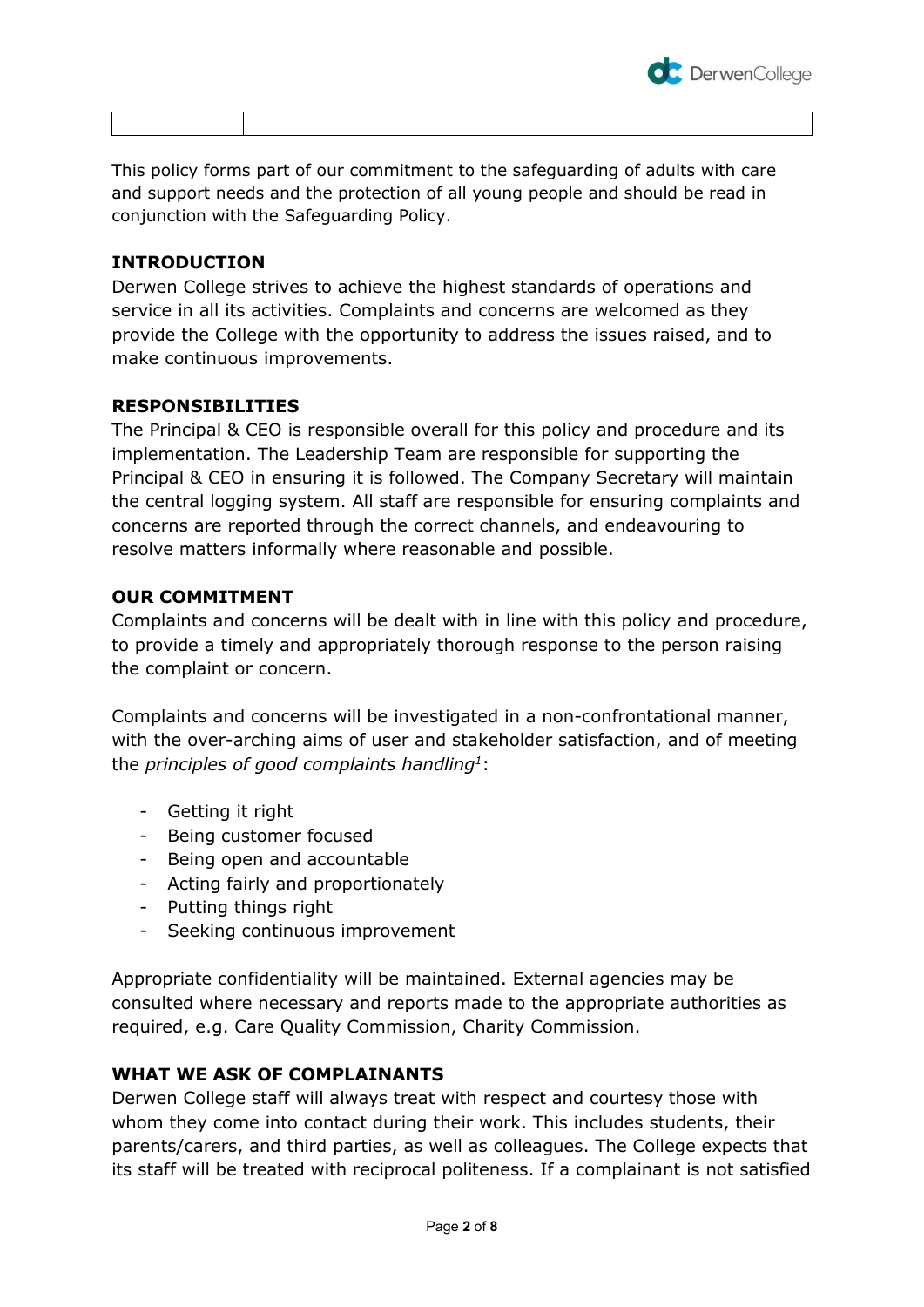

with the response that they have received, they should ask for their complaint to be escalated to a member of staff on the next level of seniority.

### **SUPPORT FOR STAFF**

The College recognises that staff who are the subject of a complaint may need support. Staff affected in this way should speak to their line manager in the first instance, and/or Human Resources, as required, to discuss the support available.

### **TRAINING**

All staff can be in a position to receive a concern or complaint from any source and therefore mandatory training will be given to all staff on how to handle these appropriately.

### **TIMEFRAME**

Complaints and concerns will be responded to as swiftly as possible. An initial acknowledgement will be issued within one working day<sup>2</sup> of receipt by the College.

The outcome of the investigation into the concern/complaint will be issued within ten working days of the issue of the acknowledgement of receipt. If a meeting is considered the most appropriate method to communicate and discuss the outcome, the setting of the meeting date will be done within the ten-working day timeframe.

If an appeal is received, an initial acknowledgement will be issued within one working day of receipt by the College.

The appeal will be heard as soon as possible after receipt, and the outcome communicated within one working day thereafter.

# **DOCUMENTATION**

Correspondence and documents relating to a complaint or concern regarding a student will be stored electronically with their file. All complaints and concerns are logged on a confidential central database.

### **ACTIONS FOLLOW UP**

Any actions agreed as a result of a complaint made will be reported to the Company Secretary who will log them on the central logging system. Follow-up and close-off of actions should also be reported, and will be closed down on the central log.

### **REPORTING**

The Leadership Team will review the Complaints and Concerns log on a cyclical basis. An overview report will be brought at least annually to governors at an appropriate meeting. The annual reporting period will be from 1 August to 31 July.

### **DISAGREEMENT OVER RESOLUTION**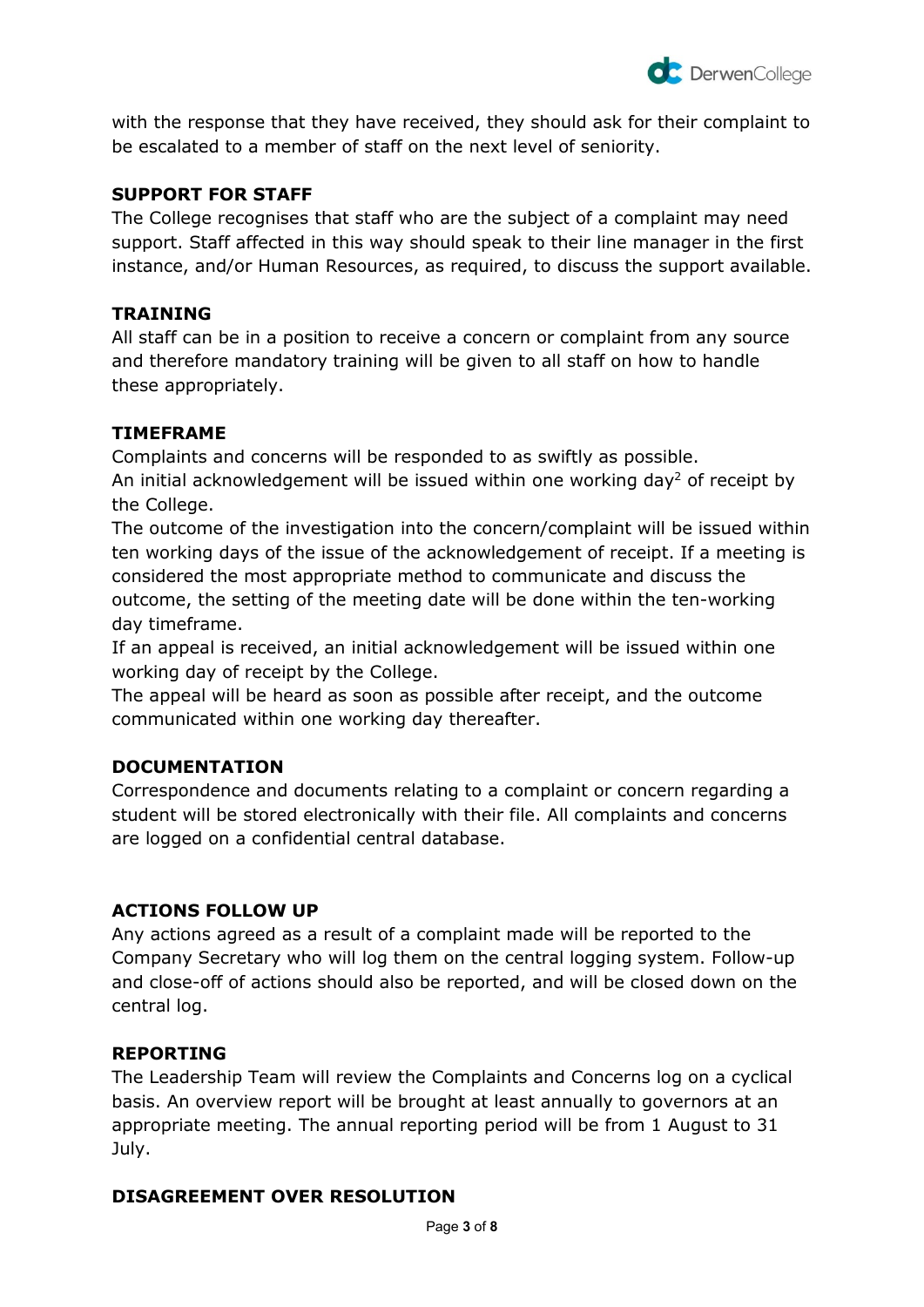On rare occasions complainants can become vexatious and persistent in pursuit of their complaint despite the College taking what it considers all reasonable steps to resolve the issue, and despite the Complaints Procedure having been followed fully. Should this occur, the College will not enter into further communication regarding the matter.

### **Notes**

**<sup>1</sup>**<https://www.ombudsman.org.uk/about-us/our-principles/principles-good-complaint-handling>

<sup>2</sup> "one working day" = one normal weekday (excluding bank holidays) office-hours working day,

# **Appendix 1**

# **COMPLAINTS AND CONCERNS PROCEDURE**

**Note**: if a complaint is made against a member of staff, the Human Resources Department will be included in the investigation at the earliest opportunity. This will ensure fairness of investigation and adherence to employment law.

# **All stages – when regarding a student or client**

All documents relating to the concern or complaint should be scanned (if in hard copy) and linked to the student's individual file, using the filing indexing system. If the documentation is confidential, it should be indexed accordingly.

# **Stage one - informal procedure**

All complaints and concerns should, wherever possible, be raised informally in the first instance and, if possible, resolved without resort to the formal procedure. The aim of this is to execute a swift resolution to the issue raised, to the satisfaction of the person raising the concern or complaint.

# **Concerns and complaints by students, trainees and clients**

- 1. Every effort will be made to enable students and clients to communicate their concerns and complaints to any member of staff. They can also be raised by email to: [haveyoursay@derwen.ac.uk](mailto:concernsandcomplaints@derwen.ac.uk)
- 2. Any matter raised in this way should be passed on to the Registered Managers who will ascertain, within one working day, the precise nature of the complaint by discussing it with the student or client.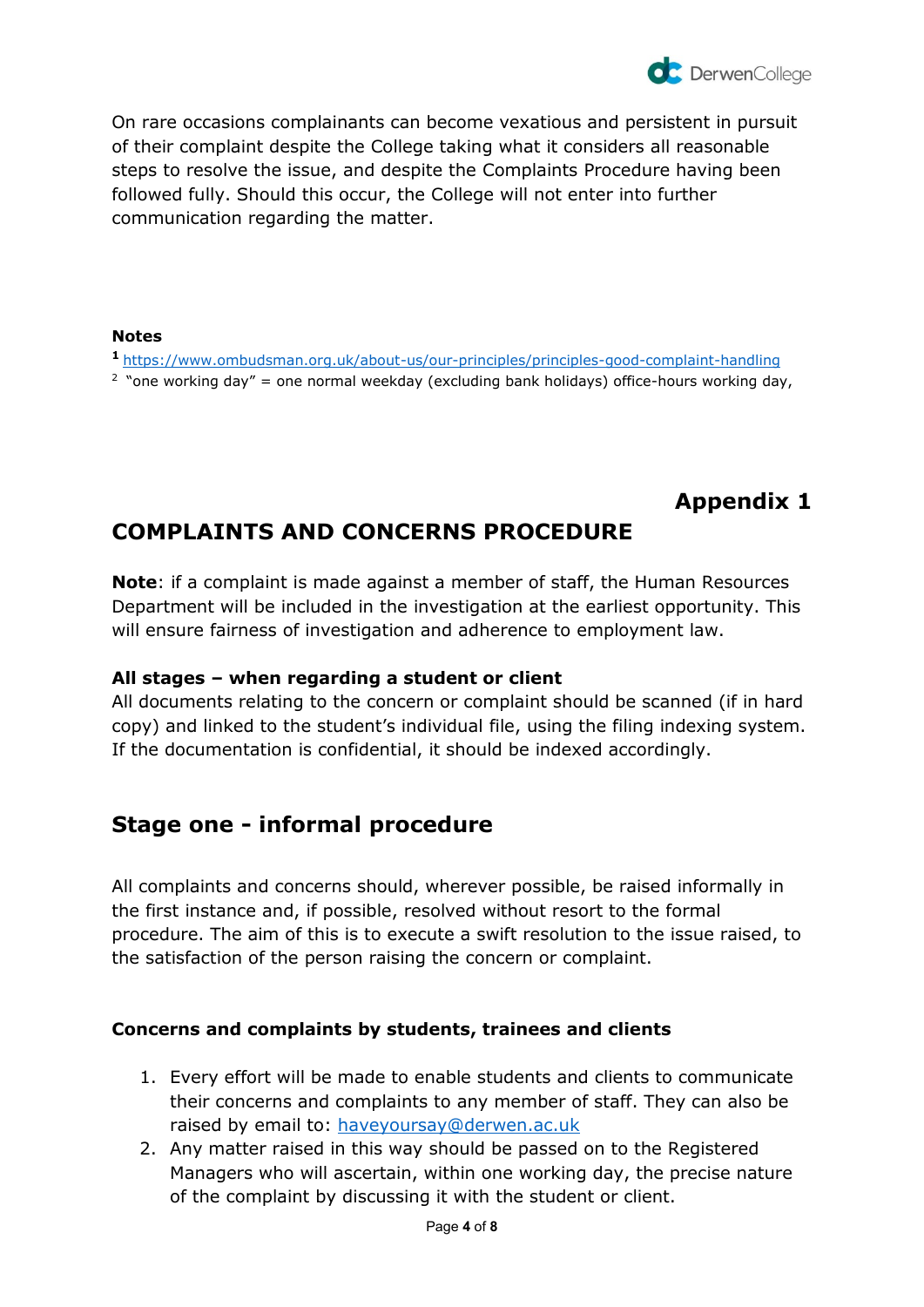

- 3. Having identified the problem an investigation will commence and a resolution will be suggested, and if agreed by the student or client, will be implemented as quickly as possible. A brief summary of the concern/complaint and the outcome should be sent to [haveyoursay@derwen.ac.uk](mailto:concernsandcomplaints@derwen.ac.uk) for central logging.
- 4. Should this not resolve the situation, and a formal complaint is raised, the formal procedure (see below) should be invoked.

# **Concerns and complaints by parents or guardians**

- 1. Parents and guardians of students or clients are encouraged to communicate their concerns and complaints via email to: [haveyoursay@derwen.ac.uk](mailto:concernsandcomplaints@derwen.ac.uk)
- 2. Any such complaints and concerns will be handled in line with the College's Data Protection Policy
- 3. Any complaint or concern will be passed on to the appropriate person to provide information about the issue(s) raised, and the matter will be investigated. This could include speaking with or emailing (as deemed most appropriate) the parent/carer concerned, and/or with the student or client.
- 4. The conclusion of the investigation will be communicated as appropriate (but usually in writing) to the complainant.
- 5. If actions have been identified to resolve/ improve the situation, these will be implemented as quickly as possible.
- 6. A brief summary of the concern/complaint and the outcome should be sent to [haveyoursay@derwen.ac.uk](mailto:concernsandcomplaints@derwen.ac.uk) for central logging.
- 7. Should this not resolve the situation, and a formal complaint is raised, the formal procedure (see below) should be invoked.

### **Concerns and complaints from other sources**

Derwen College's activities and operations are wide-ranging and therefore complaints and concerns can come from a variety of sources. For any received from a source other than those specified in this policy, the following will apply:

- 1. Any other concerns or complaints raised should be reported to the Company Secretary by writing to the College, phoning on 01691 661 234, or by email at: [haveyoursay@derwen.ac.uk](mailto:concernsandcomplaints@derwen.ac.uk)
- 2. If necessary, an acknowledgement email/ letter will be issued within one working day<sup>2</sup> of receipt.
- 3. If further action is required the matter will be referred to the most appropriate manager to follow up, depending on the nature of the complaint or concern.
- 4. Every effort will be made to provide a formal response within ten working days of receipt.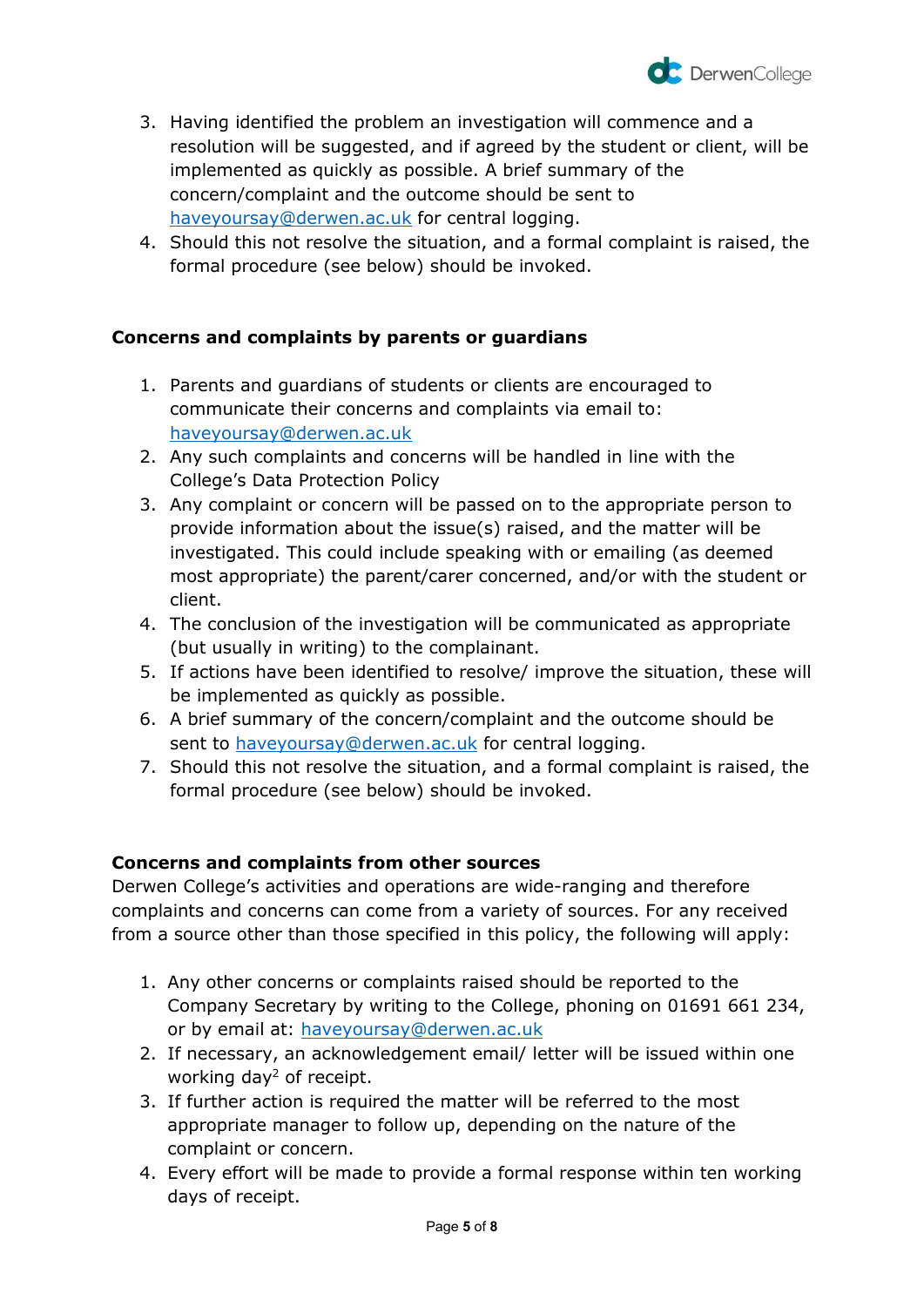

5. A brief summary of the concern/complaint and the outcome should be sent to [haveyoursay@derwen.ac.uk](mailto:concernsandcomplaints@derwen.ac.uk) for central logging.

### **Feedback from other sources**

1. Feedback from other sources, e.g. the Station Café, or feedback forms, will be collated periodically on the central logging system and included in the reports made to management/governors.

# **Stage two - formal procedure**

### **Template letters**

Template/suggested letters exist for all stages of the formal procedure to provide those involved in handling the complaints with a standard basis and format. However, it is important that each matter raised is dealt with on a case by case basis, and therefore communication is tailored to the best approach for the individuals involved.

- 1. A formal complaint can be one escalated from Stage One, or one made directly to Stage Two, whether received verbally (in person or by phone) or in writing (by feedback form, email or letter). Emails should be directed to [haveyoursay@derwen.ac.uk](mailto:haveyoursay@derwen.ac.uk) The complaint will be logged on the central system
- 2. The receipt of the complaint will be acknowledged in writing, by email or letter, within one working day<sup>2</sup> of receipt.

*A response will be issued within ten working days of the acknowledgement of receipt.*

- 3. The complaint will be referred to the Principal & CEO who will nominate a member of management to lead on investigating it. The Nominated Manager will be one who is not associated with the area that is the subject of the complaint. (Note: if the complaint is regarding the Principal & CEO, a Director, or all of the Senior Team as a group, this complaints process will be undertaken by a governor, or governors, as deemed appropriate by the Chair or Vice Chair of the Board of Governors, or by the Chair of a Board Committee. Governors will decide the outcome and communicate directly, via the Company Secretary, with the complainant. This decision will be final and not subject to appeal).
- 4. The Nominated Manager will discuss the complaint with those managers and staff who are relevant to the investigation.
- 5. External agencies may be contacted if necessary.
- 6. The Nominated Manager will present his/her conclusions and draft response to the Principal & CEO. If necessary, the matter will be discussed in detail by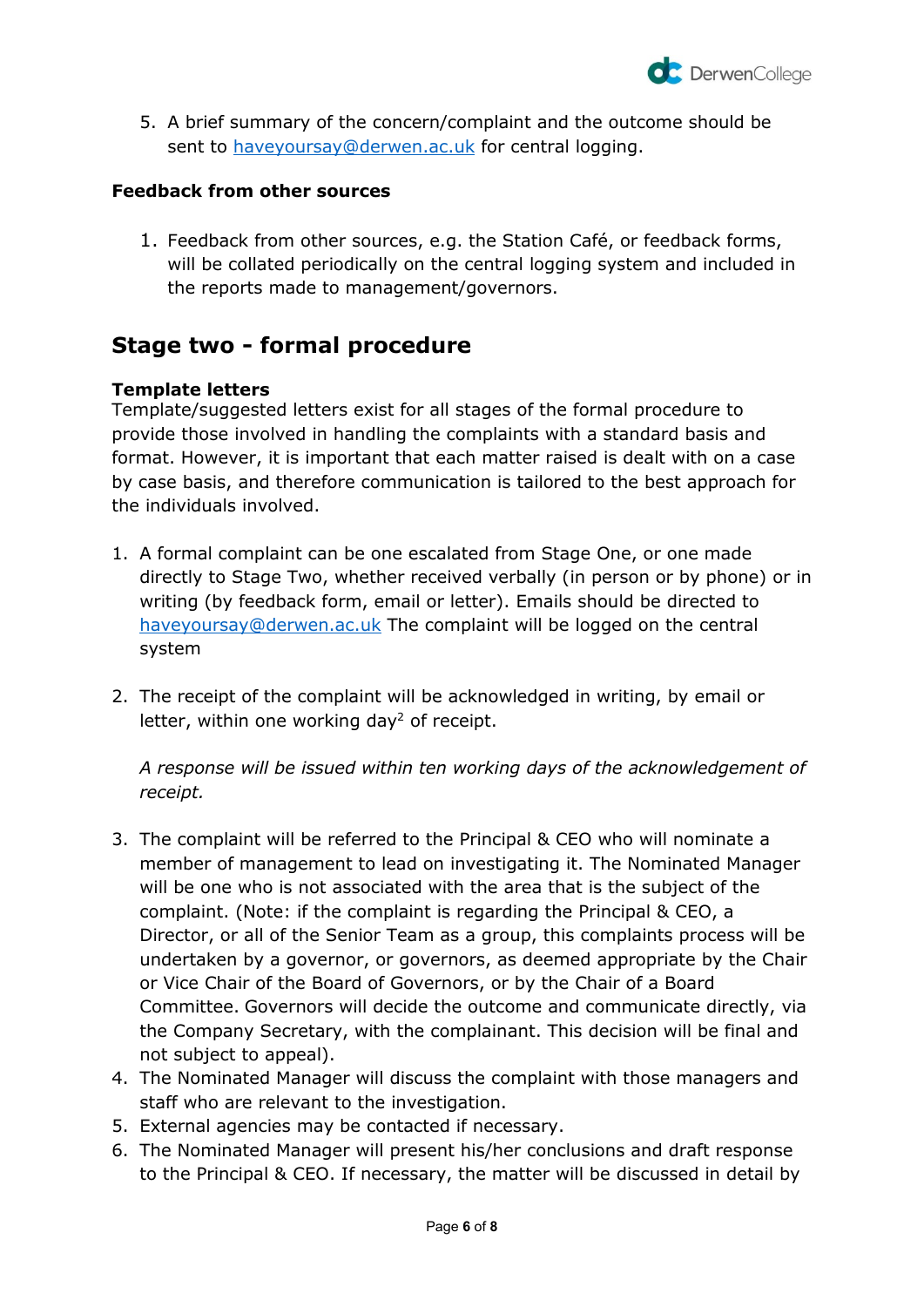

relevant members of the Senior Team and, if appropriate, the Safeguarding team.

7. Within ten working days of the issue of the acknowledgement of receipt, a response will be sent by email or letter to the complainant, or if more appropriate, by phone. Alternatively, a meeting with the complainant will be arranged to discuss the findings, if that is deemed a better approach. The arrangements for the meeting will be made within ten working days timeframe, the meeting itself may, depending on participants' availability, take place beyond that time limit, but every effort will be made to hold the meeting at the earliest possible date.

# **Stage three – appeals procedure**

This appeals procedure applies to complaints made by students, clients, parents/carers, general complaints or for appeals against dismissal of a student.

- 1. Appeals should be made within ten working days from receipt of the outcome response by writing to the Company Secretary at [haveyoursay@derwen.ac.uk](mailto:concernsandcomplaints@derwen.ac.uk) or by letter to the address below. An acknowledgement email or letter will be sent within one working day of receipt.
- 2. The appeal will be passed to the Principal & CEO who will nominate a manager and at least one governor to hear the appeal.
- 3. The Nominated Manager and governor(s) will, at the earliest possible date, review the case and will either confirm or overturn the original decision. The outcome of the appeal will be emailed or posted to the complainant within one working day of the appeal hearing.
- 4. In terms of the College, the appeals outcome is final.

# **If the complainant remains dissatisfied**

If the complainant remains unhappy with the College's response there are some external bodies to whom complaints can be escalated.

The **Care Quality Commission** publishes information on how to complain about adult social care if you are not happy with the College response. Complainants should go to their website at [https://www.cqc.org.uk/contact-us/how](https://www.cqc.org.uk/contact-us/how-complain/complain-about-service-or-provider)[complain/complain-about-service-or-provider](https://www.cqc.org.uk/contact-us/how-complain/complain-about-service-or-provider) or phone them on 03000 616161.

The **Charity Commission** publishes information on how to complain about a charity at<https://www.gov.uk/complain-about-charity> which includes links to complaints about how a charity fundraises or how it advertises.